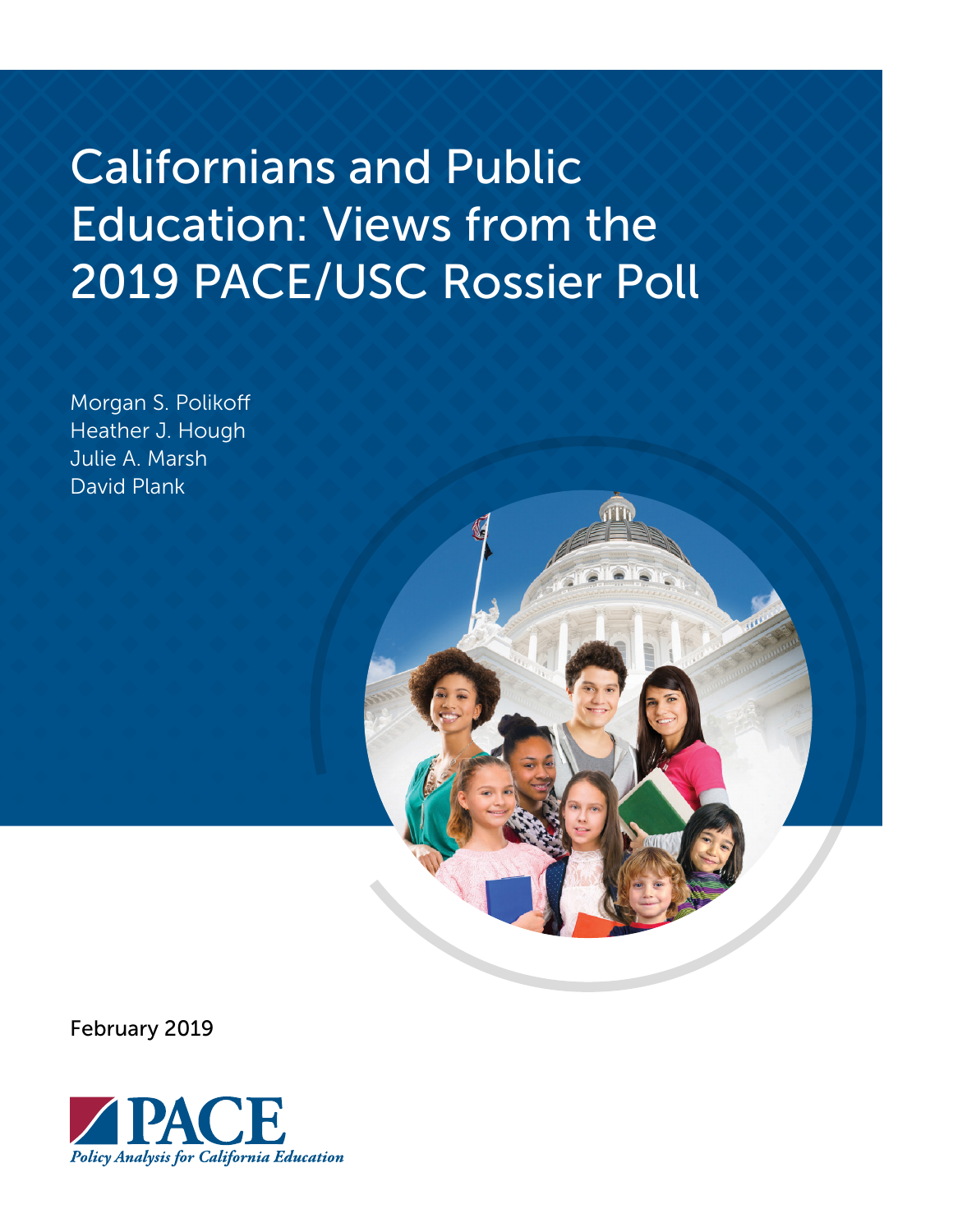## Californians and Public Education: Views from the 2019 PACE/USC Rossier Poll

Morgan S. Polikoff *USC Rossier School of Education*

Heather J. Hough *Policy Analysis for California Education*

Julie A. Marsh *USC Rossier School of Education*

David Plank *Policy Analysis for California Education*





#### Acknowledgements

We would like to thank the many individuals who contributed to this report. First, we are grateful to the generous sponsors of this poll, the Evelyn and Walter Hass, Jr. Fund, the David and Lucille Packard Foundation, and the California Community Foundation. This project would not have been completed without the assistance of many colleagues at the USC Rossier School of Education and Stanford University. Special thanks to Karen Symms Gallagher and John Garcia III for their guidance and support. Finally, we thank all of the California voters who participated in the poll and shared their valuable time and insights with us.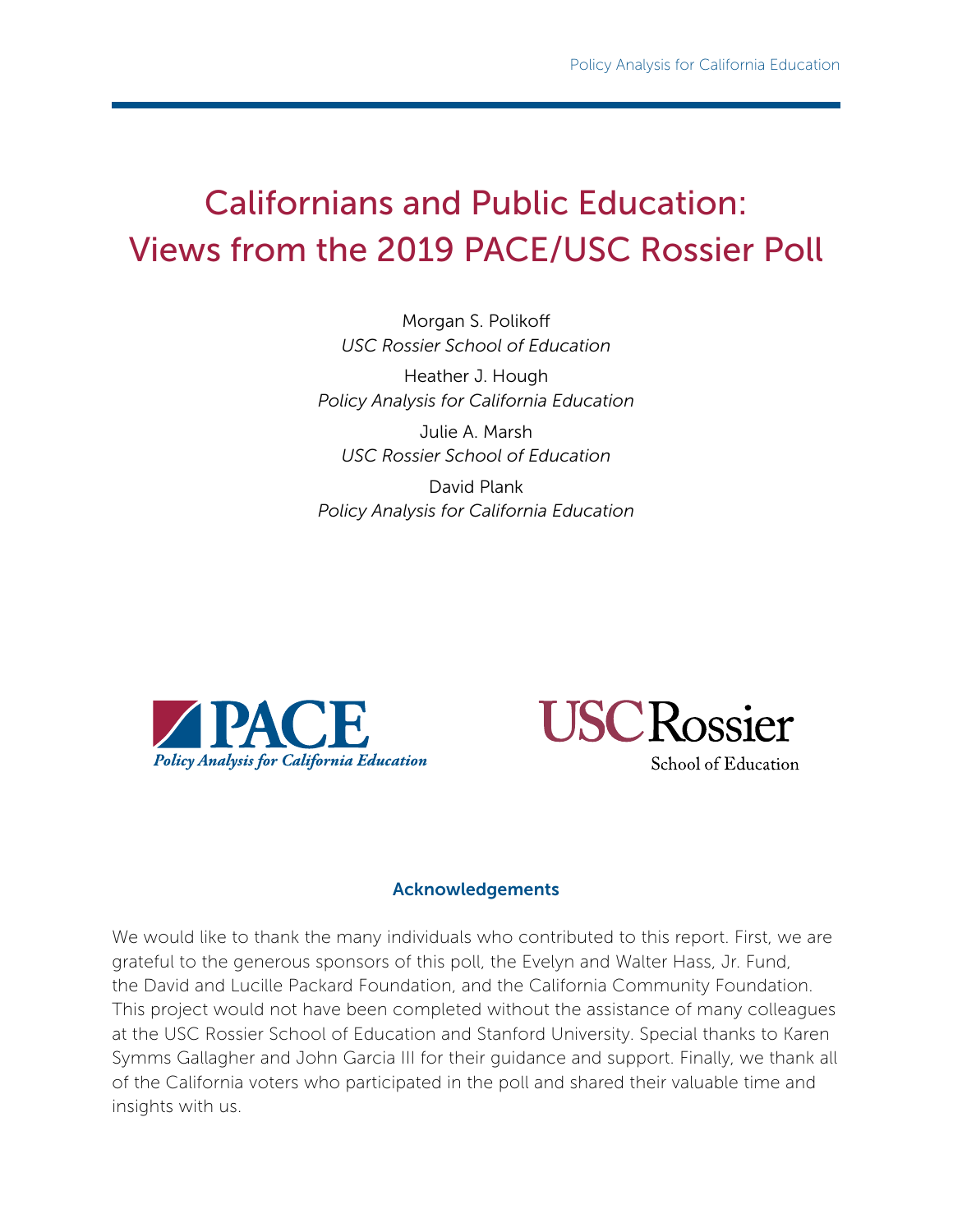

#### Executive Summary

With a new Governor, State Superintendent, and Legislators in Sacramento and a diminished federal role in education, there is an opportunity for California's leaders to take stock of recent educational reforms and make necessary improvements. This report presents findings from a state-representative poll of California registered voters on an array of education policy issues. Based on our analysis, we have identified nine major findings:

- 1. Across the full span of education issues facing California voters, the number one concern is gun violence in schools, and voters are supportive of a wide array of policy solutions to this problem. They strongly oppose arming teachers, however.
- 2. Voters are also deeply worried about college affordability, which is the second most cited concern. This worry extends across demographic groups, and voters are also not overly confident that earning a college degree will lead to a middle-class life. That belief may be reinforced by their concerns about affordability.
- 3. Voters are supportive of increased investment in early childhood education, but their support is far from overwhelming and is lower than support for initiatives to improve K–12 or higher education. Voters express a modest preference for universal (as opposed to targeted) early childhood investment.
- 4. Voters are only slightly more aware of the Local Control Funding Formula than they were in previous polls, but participation in LCFF activities has increased. While both awareness and participation remain quite low, voters remain enthusiastic and supportive of the law.
- 5. There was close to zero increase in awareness and use of the California School Dashboard, and awareness and use remain low, even among parents. Voters prefer the revamped Dashboard that was recently launched over the previous version, and they remain supportive of the ideas behind the Dashboard.
- 6. Perhaps because of their support for high-profile education policies, voters are somewhat more optimistic about the state of California schools than they were last year. This is especially true for parents.
- 7. Voters strongly support teachers' right to strike, even when presented with a description emphasizing the possible negative consequences for students and their families.
- 8. Voters strongly support a proposed constitutional amendment that is likely to appear on the 2020 ballot that would amend Proposition 13 to introduce annual reassessments for business and commercial (but not residential) property.
- 9. Voters are ambivalent about affirmative action when it is described using that name, but they are supportive of the idea that students from different groups should be given advantages in college admissions. They are especially favorable to the idea of offering admission preferences to low-income students. They strongly oppose offering admissions preferences to children of donors, which many institutions now do.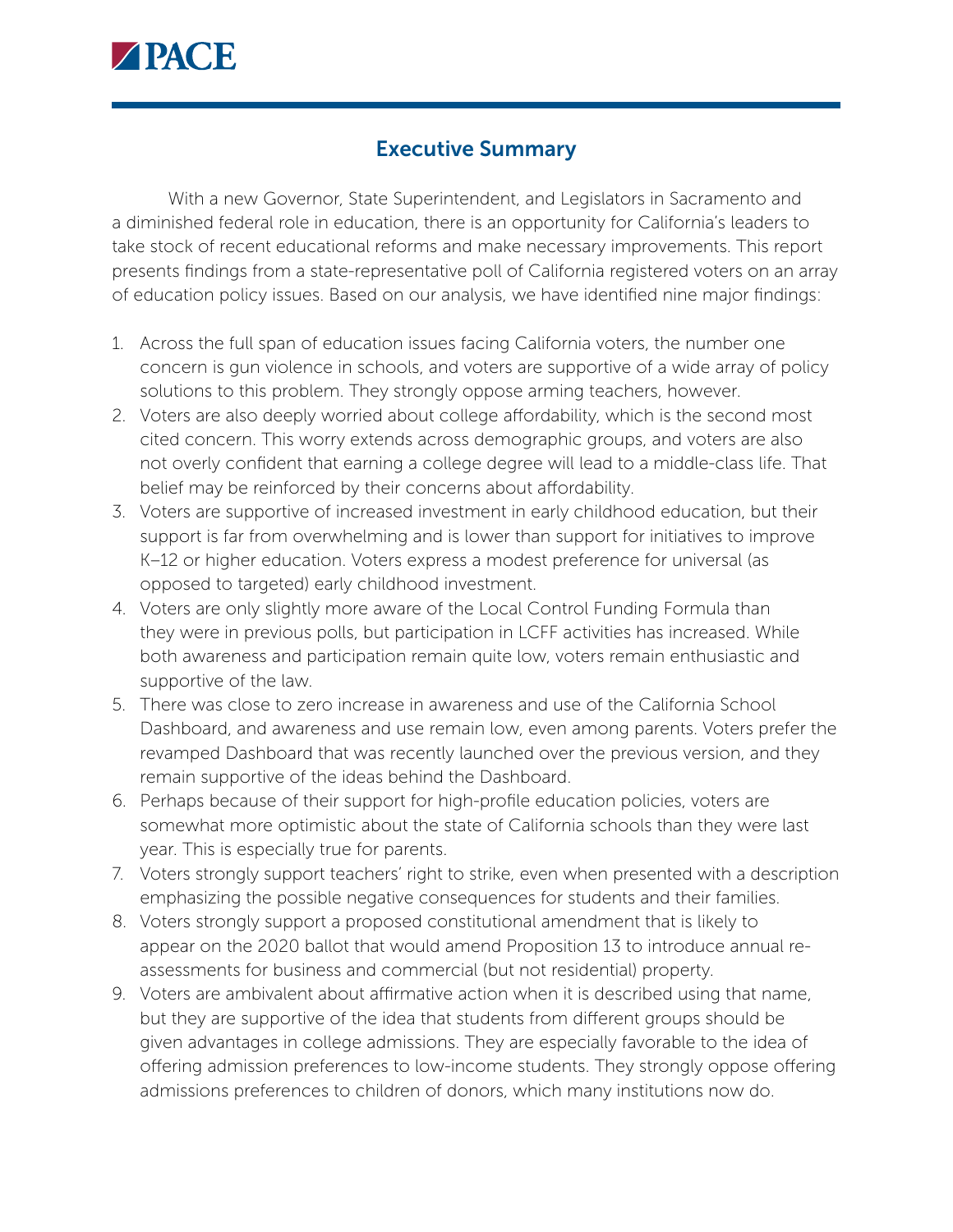#### **Introduction**

With a new Governor, State Superintendent, and Legislators in Sacramento and a diminished federal role in education, there is an opportunity for California's leaders to take stock of recent educational reforms and make necessary improvements. Several high-profile reforms over the past few years, including the Local Control Funding Formula (LCFF) and the California School Dashboard, have meaningfully reshaped California public education. Recently, Getting Down to Facts II,<sup>1</sup> a research project involving over 100 researchers across the state and the nation, showed that these reforms have resulted in improvements, but that many changes are still needed to address persistent achievement gaps. Specifically, the results suggested that additional investments are needed to build system capacity, to strengthen early education, and to increase funding and reduce financial burdens locally. As new policies are put into place to address these challenges, it is important that leaders learn from the public about their preferences to ensure these policies are successfully implemented.

There are also a host of new and looming issues in K–12 and higher education that may draw the attention of the Governor and state legislators. For example, there is a high-profile court case before the U.S. Supreme Court that may limit universities' abilities to use race as a factor in admissions decisions. The Governor has signaled an interest in expanding early childhood education in California. And gun violence in schools remains a hot button issue after the most recent large-scale shooting at Marjory Stoneman Douglas High School in Parkland, Florida.

As California's leaders confront these and other issues, where do California voters and parents stand on education and education policy? Which issues would they like to see tackled, and which are they less focused on? This report presents findings from a state-representative poll of California registered voters on an array of education policy issues. (Methodological details on the poll are in the appendix.) The poll was led by researchers at the University of Southern California Rossier School of Education and Policy Analysis for California Education (PACE) and was conducted by Tulchin Research. The PACE/USC Rossier poll has generally been conducted annually since 2012.<sup>2</sup> The questions in each wave are a mix of new and legacy questions meant to draw out voters' opinions on the most important educational issues of the day.

In this report, we summarize the major findings of the poll, presenting overall means as well as some differences in responses across core demographic groups.<sup>3</sup> Based on our analysis, we have identified nine major findings.

<sup>1</sup> <https://gettingdowntofacts.com>

<sup>2</sup> Findings from all prior PACE/USC Rossier polls are available on the PACE website: <https://edpolicyinca.org/polls>

<sup>3</sup> The full results are available at<https://www.edpolicyinca.org/projects/pace-and-usc-rossier-poll-2019>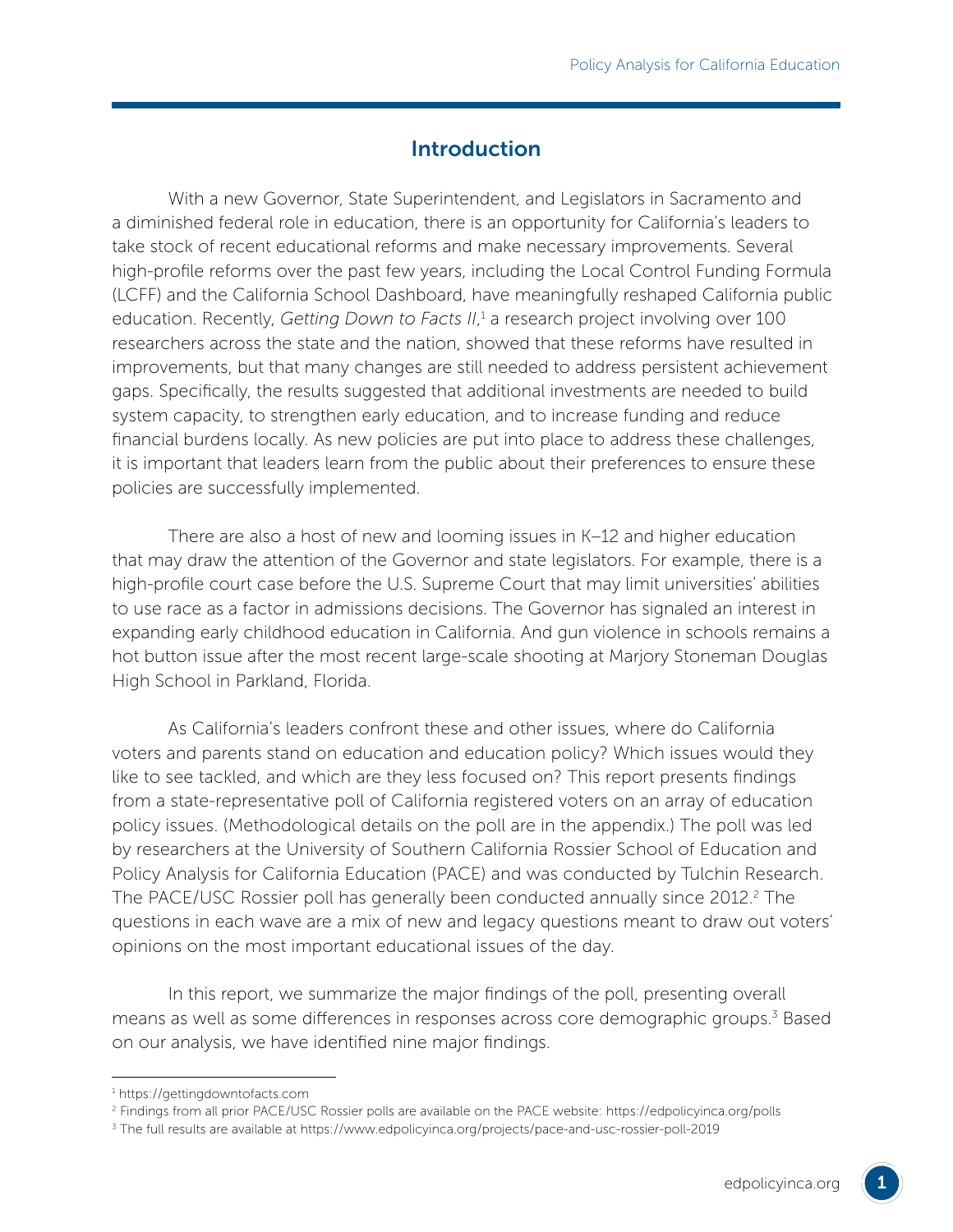

#### Finding 1: Gun Violence in Schools is the Top Issue for Voters

California voters are deeply concerned about gun violence in schools. We asked voters how important they thought an array of 11 educational issues were on a scale of 1 (not at all important) to 10 (very important), and "reducing gun violence in schools" was the top-rated issue. Fifty-six percent of California voters rated this item as a 10 on the 1-to-10 scale, and 88 percent rated it 6 or higher (see Figure 1). Concern about gun violence cuts across all demographic groups in California. Gun violence was the top-rated issue among Democrats (66 percent rated it "very important") and among Republicans (42 percent). It was the top-rated issue for White (55 percent), Latinx (56 percent), African American (71 percent), and Asian (53 percent) voters.



#### **Figure 1.** Highest Priority Education Issues for California Voters

We also asked voters about six possible policies aimed at reducing the risk of gun violence in schools, and voters expressed strong opinions in support of or opposition to many of these (see Figure 2). The policy receiving the strongest support was "expanding public mental health options in your area," with 87 percent in support (55 percent strongly) and just 9 percent in opposition (2 percent strongly). There was also majority support for "practicing active shooter drills more often in your schools," "installing metal detectors in your schools," "banning and confiscating assault rifles or other high-capacity firearms from people in your area," and "hiring additional armed security in your schools." There was majority support for these ideas across political parties, but Republicans were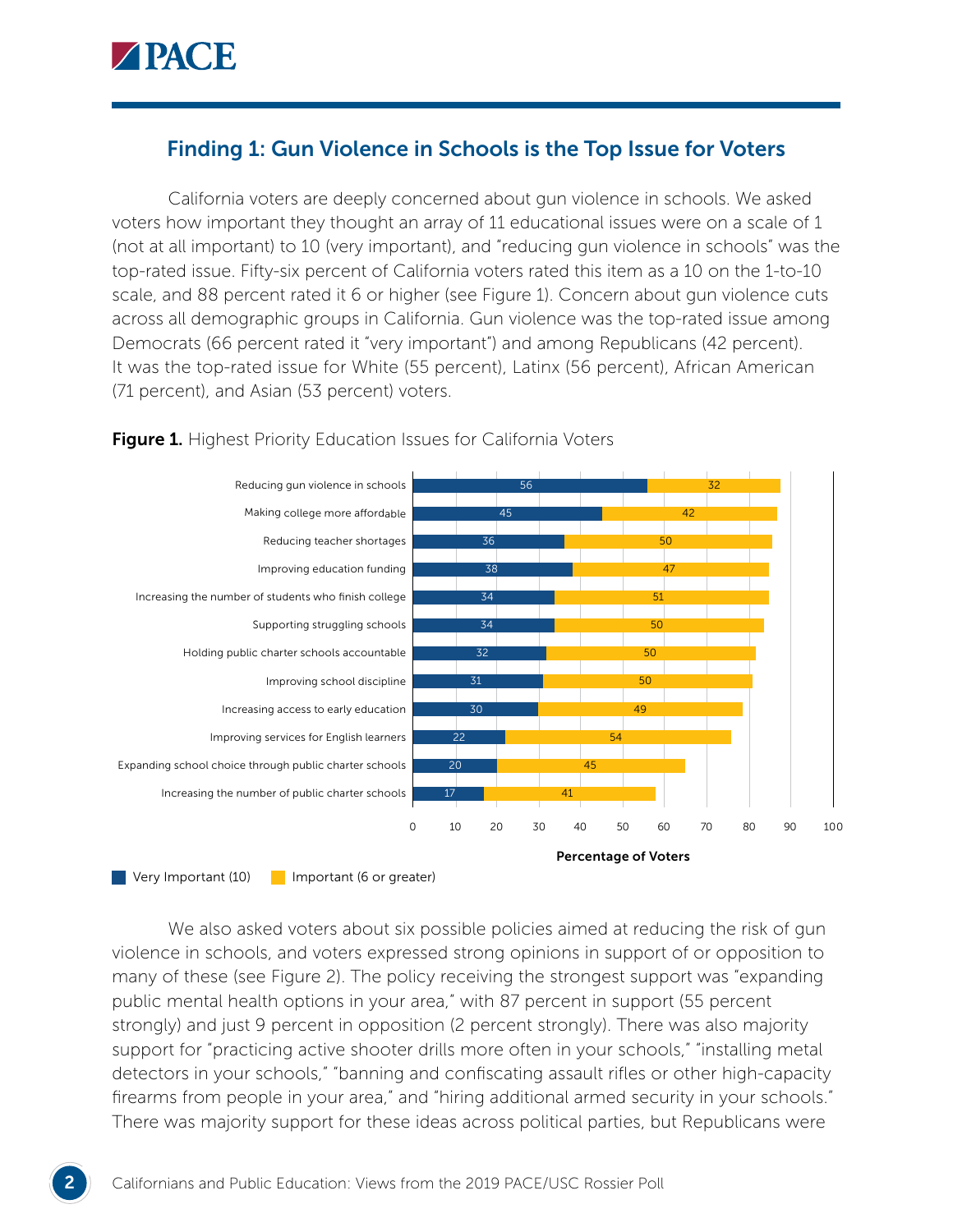least enthusiastic about banning and confiscating guns, with just 50 percent support and 44 percent opposition.

In contrast, there was strong opposition to one proposed policy:"allowing your local school teachers to bring a gun into the classroom for protection" (31 percent support, 63 percent oppose, of which 46 percent oppose strongly). Here again there was a partisan split, with Republicans favoring this policy 55 percent to 40 percent and Democrats opposing it 76 percent to 19 percent.



**Figure 2.** Support for Various Measures to Reduce Gun Violence

## Finding 2: Voters are Concerned about College Affordability

According to voters, the second-most important issue, out of 11 we asked about (see Figure 1), is "making college more affordable." Forty-five percent of voters rated this item a 10 on a 1-to-10 scale, and 87 percent rated it 6 or higher. College affordability was actually the top-rated issue by mean for certain demographic groups—all age ranges within 18 to 49, voters with children, and voters with incomes below \$35,000.

There are two other elements that highlight the need to address college affordability. We asked about six possible educational priorities for the new Governor, and "keeping college affordable for young people 18–25" was the second-highest priority (after only "improving quality K–12 education programs for children 5–18") (see Figure 3).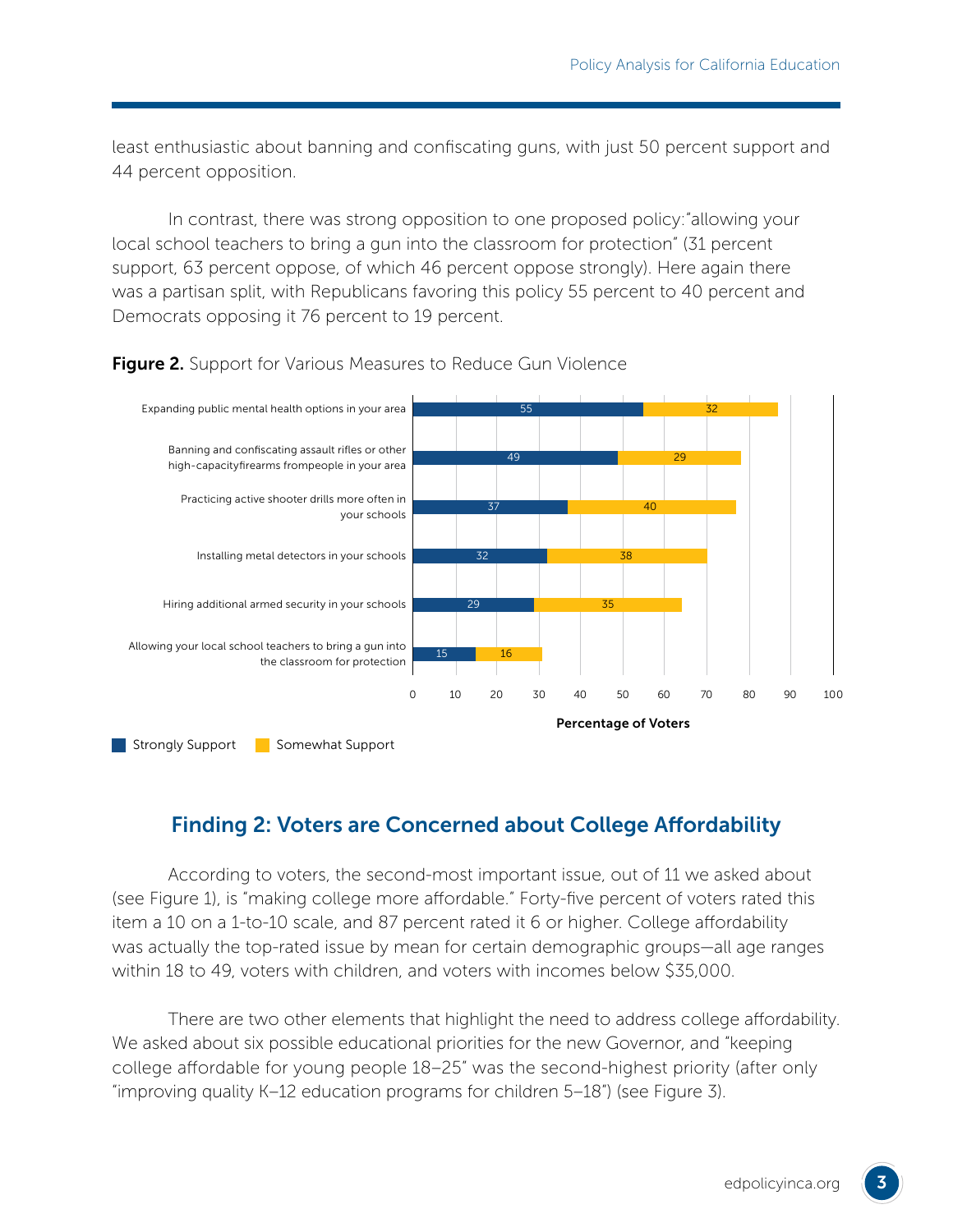



#### **Figure 3.** Priority Ranking of Various Policies from "Cradle to Career"

We also asked voters what their preferences were for a college agenda focused on three possible goals: increasing enrollment, increasing completion, or ensuring students graduate with less debt. Graduating with less debt was the top-rated item by 44 percent of respondents, the highest of the three options (see Figure 4).



**Figure 4.** Voter Priorities in College Investment

Perhaps in part because of concerns about college affordability, California voters are not fully persuaded that a college education will lead to a middle-class life. On a 1-to-10 scale, with 1 meaning "not at all certain" and 10 meaning "absolutely certain," voters averaged just a 5.63 mean score on this item. Groups that have been historically underserved by higher education systems are more likely to agree with this concept, with African American voters averaging a 7.05 and Latinx 6.11, versus 5.41 for White and 5.50 for Asian American voters.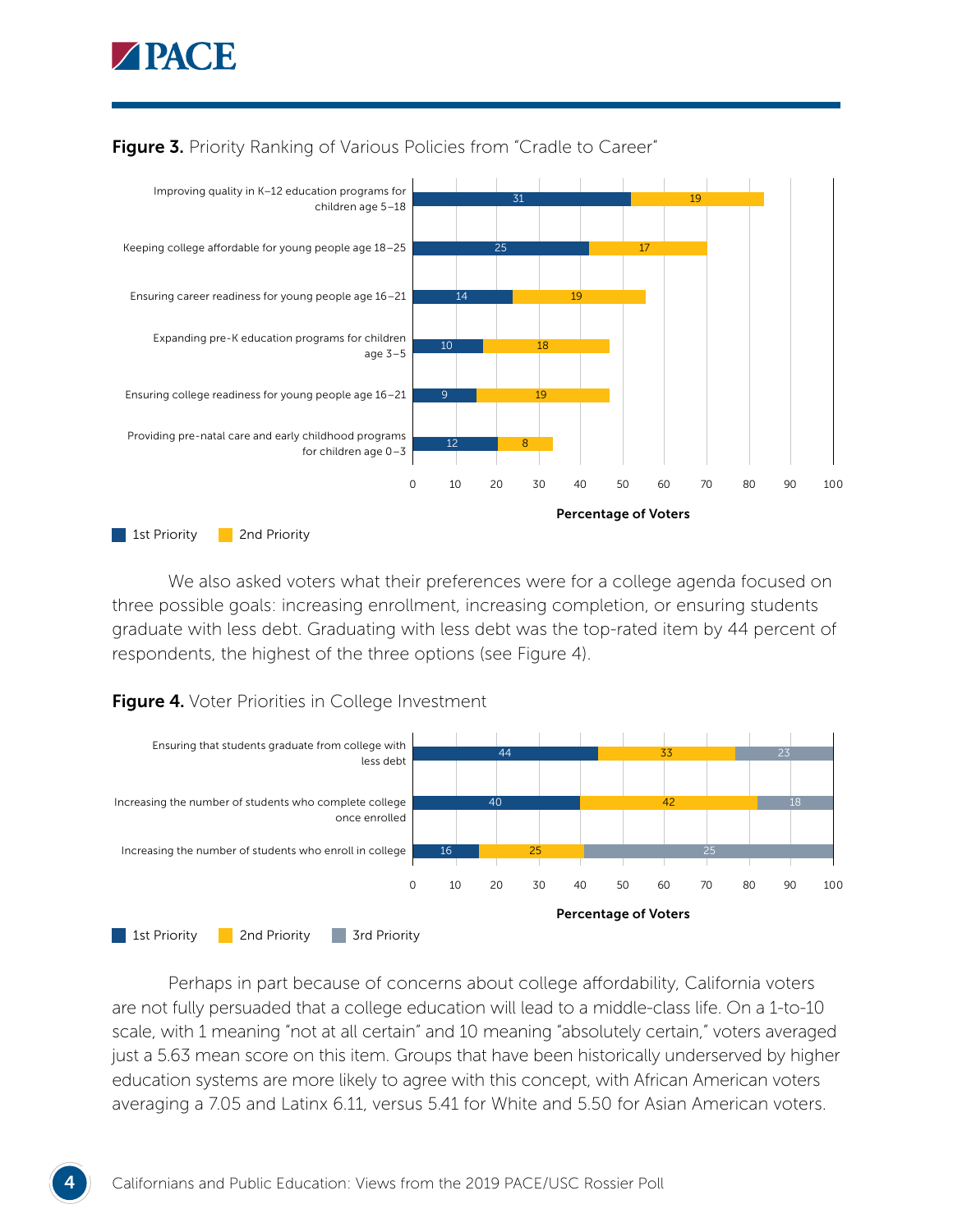## Finding 3: Early Childhood Education is Lower Priority for Voters

Early childhood education is one of Governor Gavin Newsom's stated priorities, but California voters are less enthusiastic about this priority than many others (including the college affordability issues just discussed). As shown in Figure 3, when asked about six possible spending priorities for the new Governor (where K–12 quality came first and college affordability came second), two options for pre-kindergarten came in last and next-to-last. "Expanding pre-k programs for children 3–5" was next-to-last, with just 28 percent of voters listing it as their first or second priority, and "providing pre-natal and early childhood programs for children age 0–3" was last, with just 20 percent listing it as their first or second priority.

We asked a variety of other questions about support for pre-kindergarten policies, and we found moderate support for them all. For instance (as shown in Figure 5), just 47 percent of voters said California should increase spending on childcare and educational programs for children age 0–5, versus 35 percent who opposed. Those who supported increasing spending were evenly split (47 to 43) on whether those programs should be paid for by increasing taxes or spending less on other programs. Voters generally also did not express a strong opinion about whether early childhood education should be universal or targeted to the students most in need, nor did they have clear preferences with respect to pre-kindergarten teachers' pay or qualifications.



**Figure 5.** Voter Willingness to Make Additional Investments in Early Childhood Education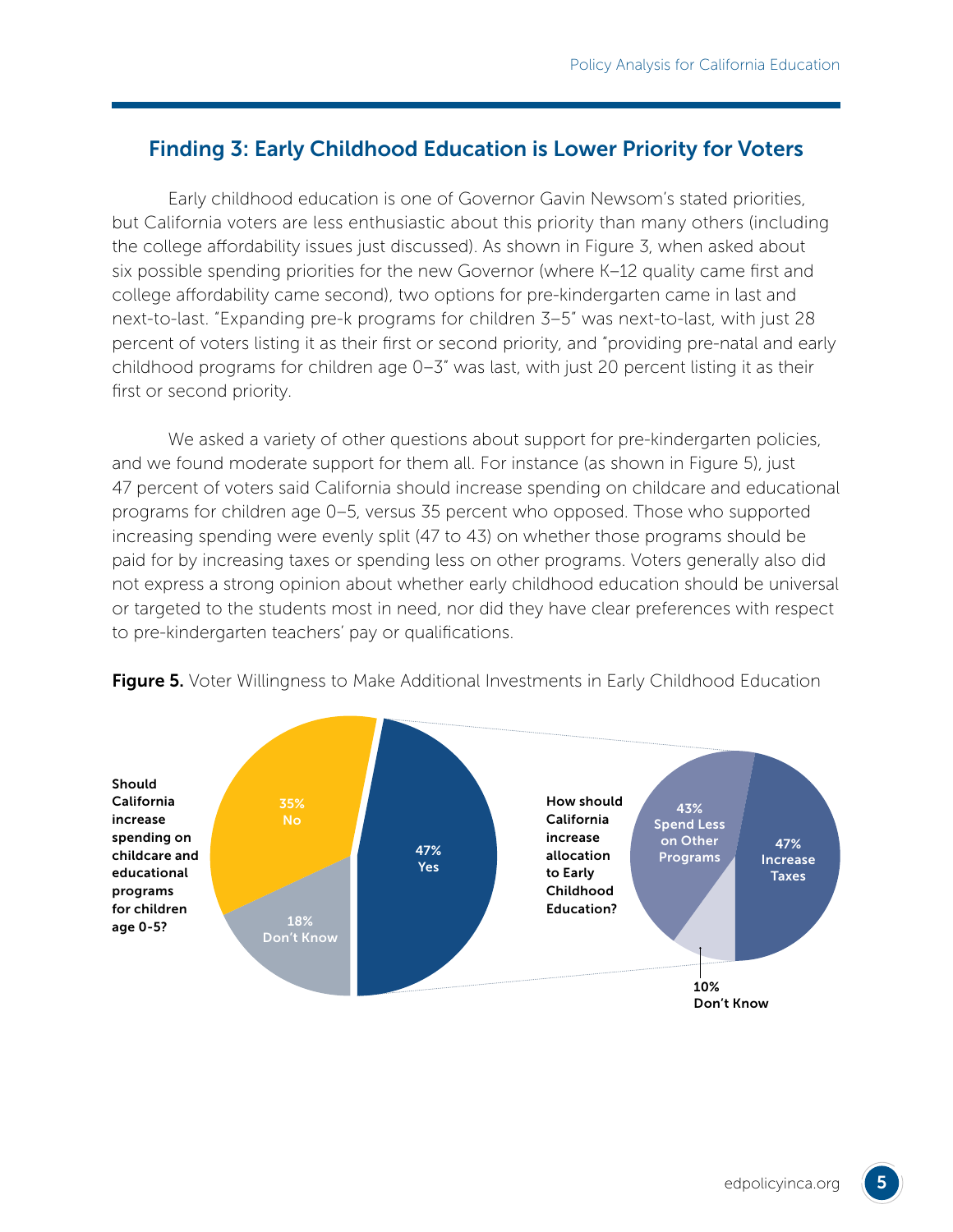

## Finding 4: Support is High for the Local Control Funding Formula, Despite Low Awareness

In 2013, the Local Control Funding Formula (LCFF) marked an historic change in the way California funds its schools and makes education decisions. The LCFF and the related Local Control and Accountability Plan (LCAP) process shift major decision-making authority over how to allocate resources to meet students' needs to the local level. Both the LCFF and LCAP process encourage the use of multiple measures of school performance used locally to support continuous improvement. Now in place for several years, awareness of the LCFF and LCAP process has increased since last year, but it remains low. This year, 25 percent of voters said they had heard or read a little or a lot about LCFF, up from 17 percent last year. Similarly, awareness of local LCAP meetings and activities has increased from 11 percent in 2016 to 21 percent this year. And reported participation in LCFF-related activities is also up, from 5 percent in 2016 to 11 percent this year. Despite the increases, these results show that both awareness and participation remain quite low.

Despite low participation, enthusiasm for the policy remains strong. Among those who have heard of LCFF, 61 percent have a positive view of the policy (versus 18 percent with a negative view). And when all respondents were offered a description of the policy, support was also high (62 percent supporting versus 22 percent in opposition). Support is down a bit, however, since we asked in 2016. That year support was 72 percent (versus 17 percent opposed) among those aware of the law, and it was 67 percent supporting and 18 percent opposed after we offered a description of the law.

Interestingly, though reported participation in the law is quite low, most California voters (58 percent) say they would like to be involved in decisions about education in their community. This is notable, because in a recent statewide representative survey nearly all superintendents reporting poor or average participation in LCFF (91 percent) attributed it, at least in part, to lack of interest on the part of local stakeholders.<sup>4</sup>

#### Finding 5: Familiarity with California School Dashboard is Low

Voters are similarly unaware of another major California policy initiative—the California School Dashboard. The Dashboard replaces the well-known Academic Performance Index (API), which was used for over a decade to rate schools on academic performance. Awareness and use of the Dashboard have increased very slowly. We asked voters if they were familiar with the Dashboard, and just 46 percent said they were (only a 1 percent

<sup>4</sup> https://www.edpolicyinca.org/publications/superintendents-speak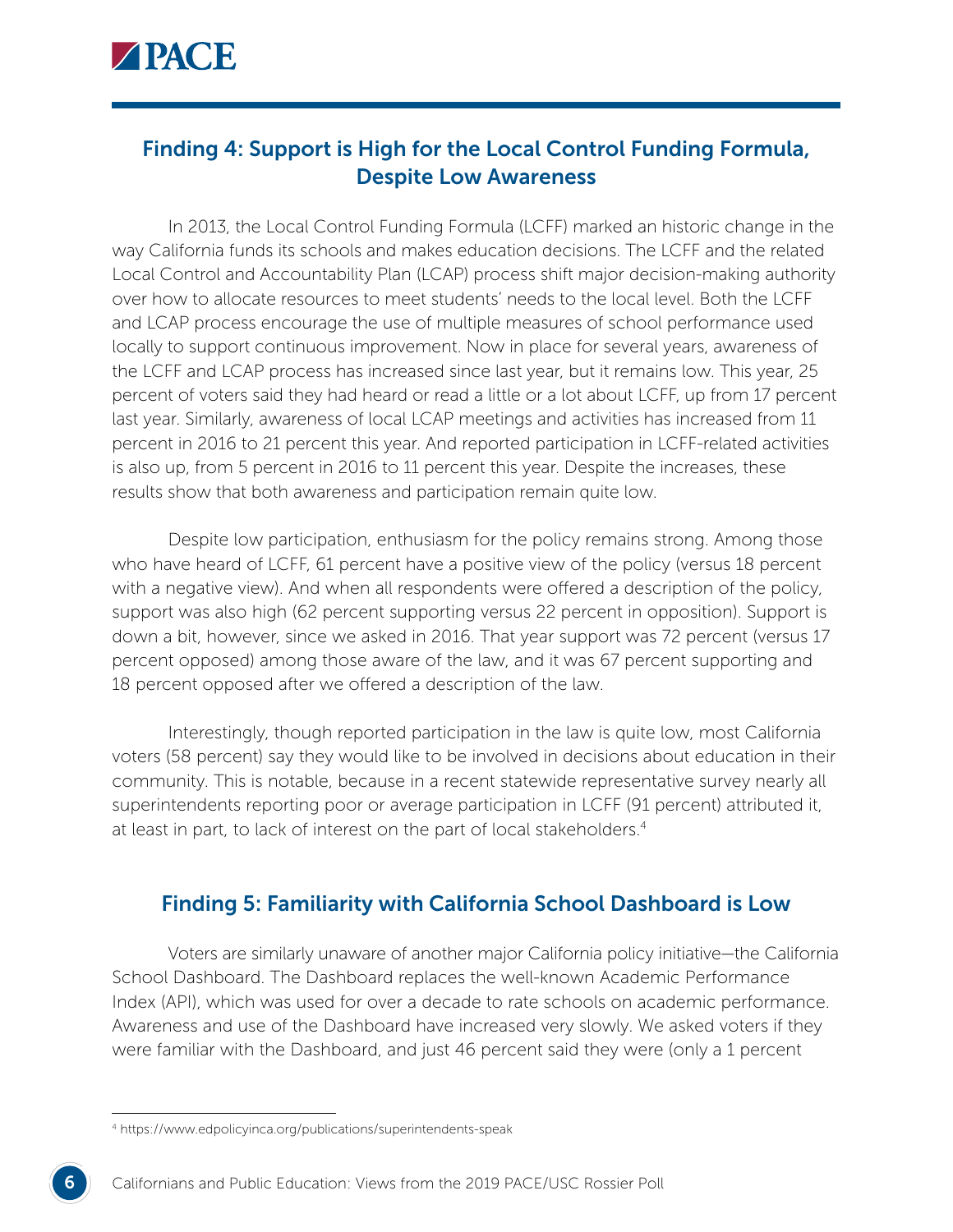increase over 2018's 45 percent). In total, 17 percent of California voters say they have been to the Dashboard, a modest increase over the 12 percent from 2018 (see Figure 6).





Note: Numbers may not add to 100 due to rounding.

Despite the lack of awareness and use of the Dashboard, voters remain enthusiastic about the new system. Those who say they have heard of the Dashboard are positive in their views (52 percent versus 15 percent with a negative view).

We randomly divided our sample and showed each half a different image of the Dashboard. The first half were shown an image of the Dashboard prior to its recent revision, and the second were shown an image of the new Dashboard. Voters strongly preferred the newer Dashboard, expressing positive views at a 65 percent rate, versus just 19 percent negative views. For the old Dashboard, positive views also outweighed negative views but only by 52 percent to 25 percent. In spite of the negative portrayal of the Dashboard among some educational advocates (e.g., Billy & Smith, 2018; Klein, 2018), voters seem to be pleased with it at similar levels to last year.

Parents' views and experiences may especially matter when it comes to the Dashboard. Awareness and use of the Dashboard are indeed greater for parents than for non-parents. Of voters with children in school, 65 percent have heard of the Dashboard (41 percent a fair amount or a good deal), versus just 39 percent (12 percent a fair amount or a good deal) of voters without children in school. Voters with children in school are much more likely to have visited the Dashboard, as well—40 percent versus 7 percent of voters without children in school. However, parent use has not increased much from last year, when it was 37 percent. Parents also hold especially positive views of the Dashboard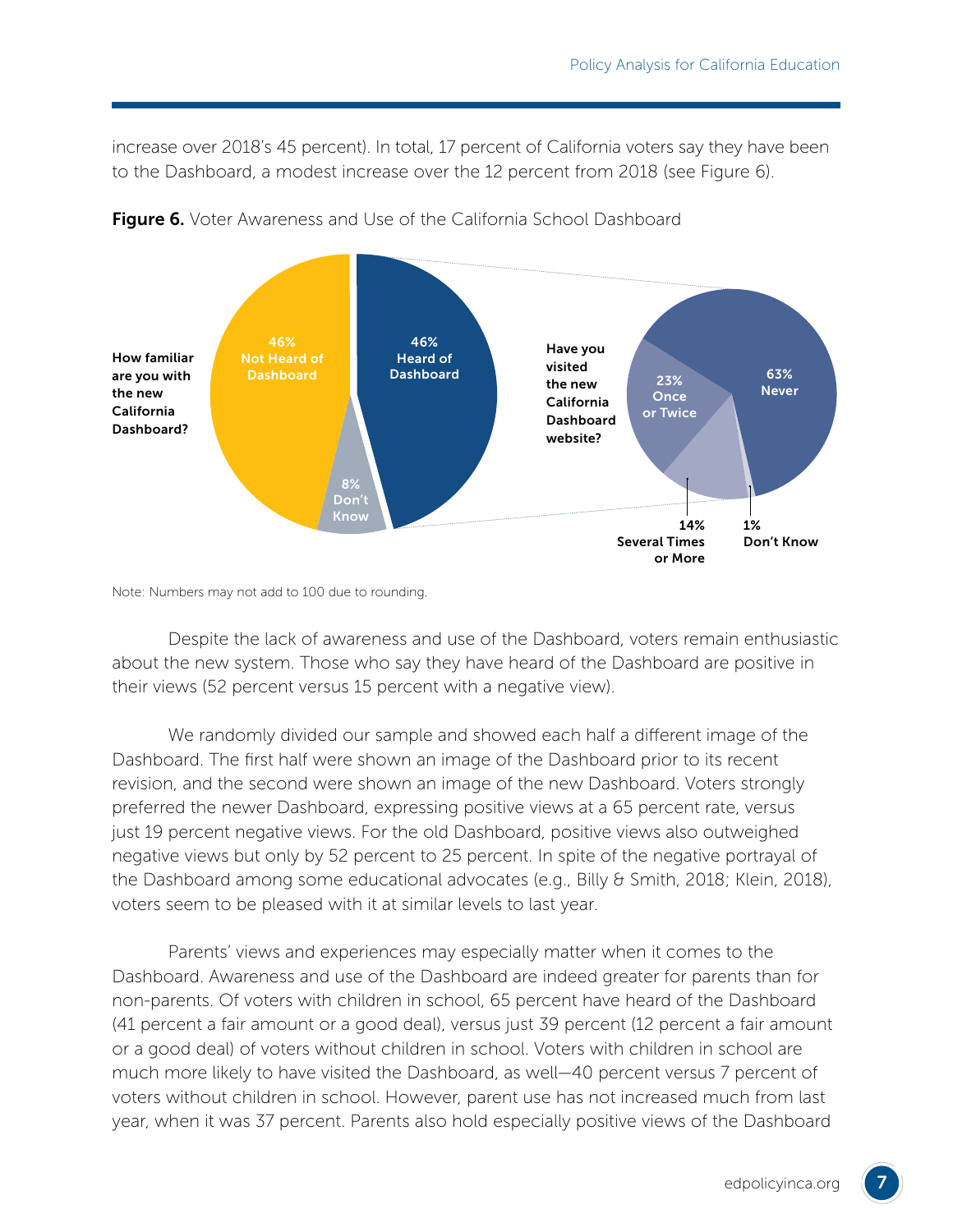

(72 percent of those who are aware of it have positive views, versus 14 percent with negative views) and of the new Dashboard when shown an image (80 percent positive views, 12 percent negative).

#### Finding 6: Voters Have Increasingly Positive Views of California Schools

California voters, and especially parents, hold positive views of major education policies that are being implemented in the state. Perhaps because of this, there appears to be a slight uptick in Californians', and especially parents', view of the quality of California schools. When asked about *California* schools, as shown in Figure 7, the proportion of California voters giving them an A grade increased over last year, while the proportion giving them a C or D grade decreased. The changes represent a small but meaningful shift upward in ratings, and the proportion of A grades is higher than in any previous year. (We have asked this question every year since 2012; from 2012 to 2015 less than 2 percent of voters gave California schools an A.) Similarly, there is an uptick in grades for voters' *local public schools*, with 14 percent earning an A versus just 9 percent last year. Again, this is an all-time high on this question.



Figure 7. Voters' Grades of California Public Schools, in 2018 and 2019"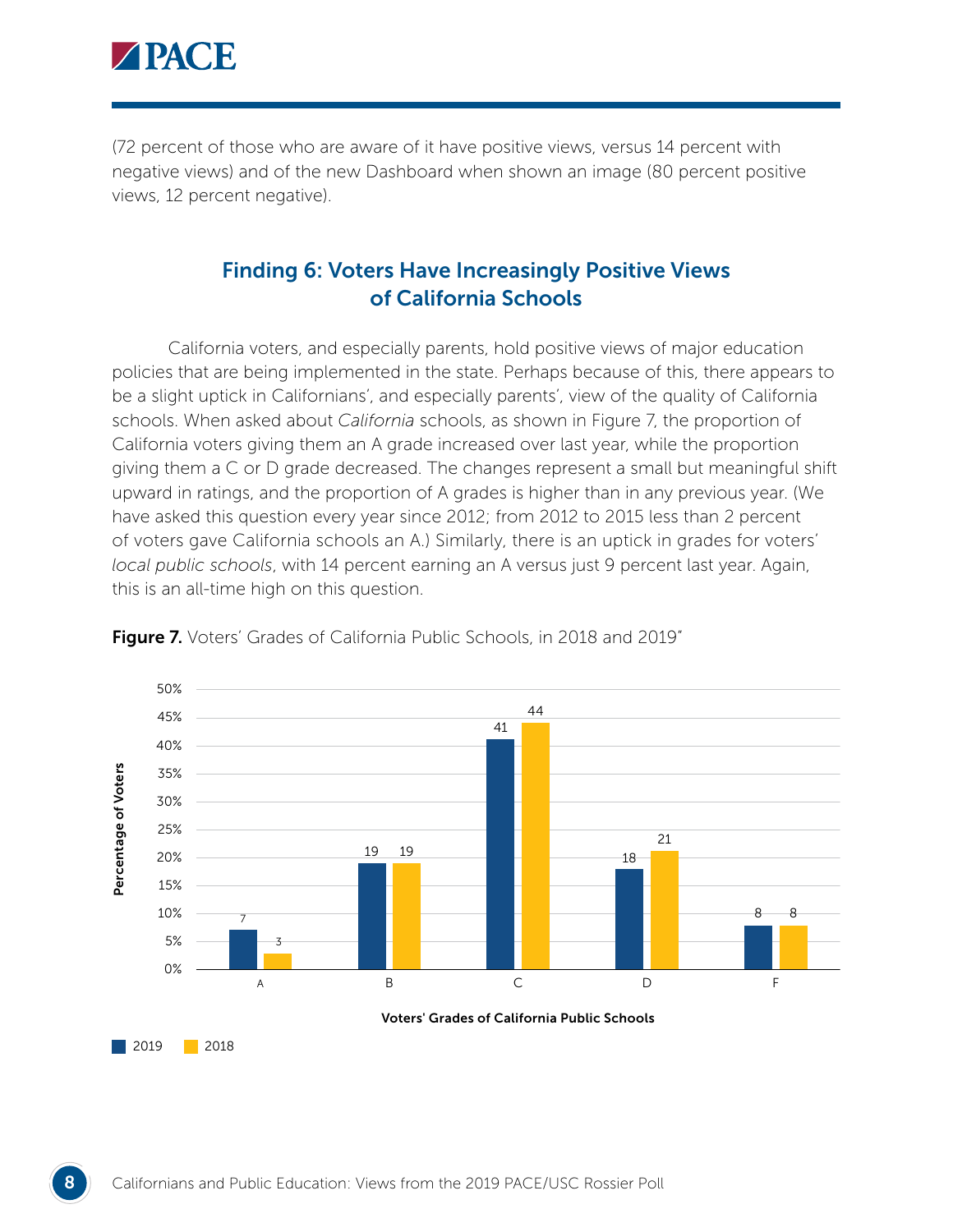Parents are especially enthusiastic about California school performance, and even more so for their local schools (a trend that mirrors findings on previous PACE/USC Rossier and national polls, for parents and for all voters). Of respondents with children, 46 percent say California's schools deserve an A or B versus 15 percent who say they deserve a D or F. In contrast, for non-parents just 16 percent say the schools deserve an A or B, versus 31 percent who say they deserve a D or F. When asked about local schools, 63 percent of parents say they deserve an A or B versus just 33 percent of non-parents. The parent numbers all represent sharp improvements from previous years; for instance, in 2016 parents' grades for local public schools were 53 percent A/B and 13 percent D/F. In short, when you ask those who are most closely engaged with California's schools how their schools are performing they express significantly more positive views than is typically thought, and their enthusiasm has been increasing over time.

## Finding 7: Voters Support Teachers' Right to Strike

With high-profile strikes already happening in Los Angeles and on the horizon in other districts, what do voters think? In short, voters overwhelmingly support teachers' right to strike. Depending on the question wording, support for teachers' right to strike ranges from 64 percent supporting and 24 percent opposing to 67 percent supporting and 20 percent opposing (see Figure 8). Even when they are presented with the statement that such strikes could "disrupt the lives of families and hurt students," voters support teachers' rights 63 percent, compared to 29 percent that oppose.



Figure 8. Voter Support for Teachers' Right to Strike

Though we did not ask about any specifics of the 2019 teacher strike in Los Angeles, we do see that voters in Los Angeles are even more supportive of teachers' right to strike than voters elsewhere in the state.<sup>5</sup> LA voters support teachers' right to strike 69 percent versus 17 percent opposing, as compared to 64 percent supporting and 24 percent opposing in the whole state. Parents are also more likely to support the right to strike (69/21) than non-parents (62/25).

 $^{\rm 5}$  This survey was fielded just before the teacher strike in the Los Angeles Unified School District.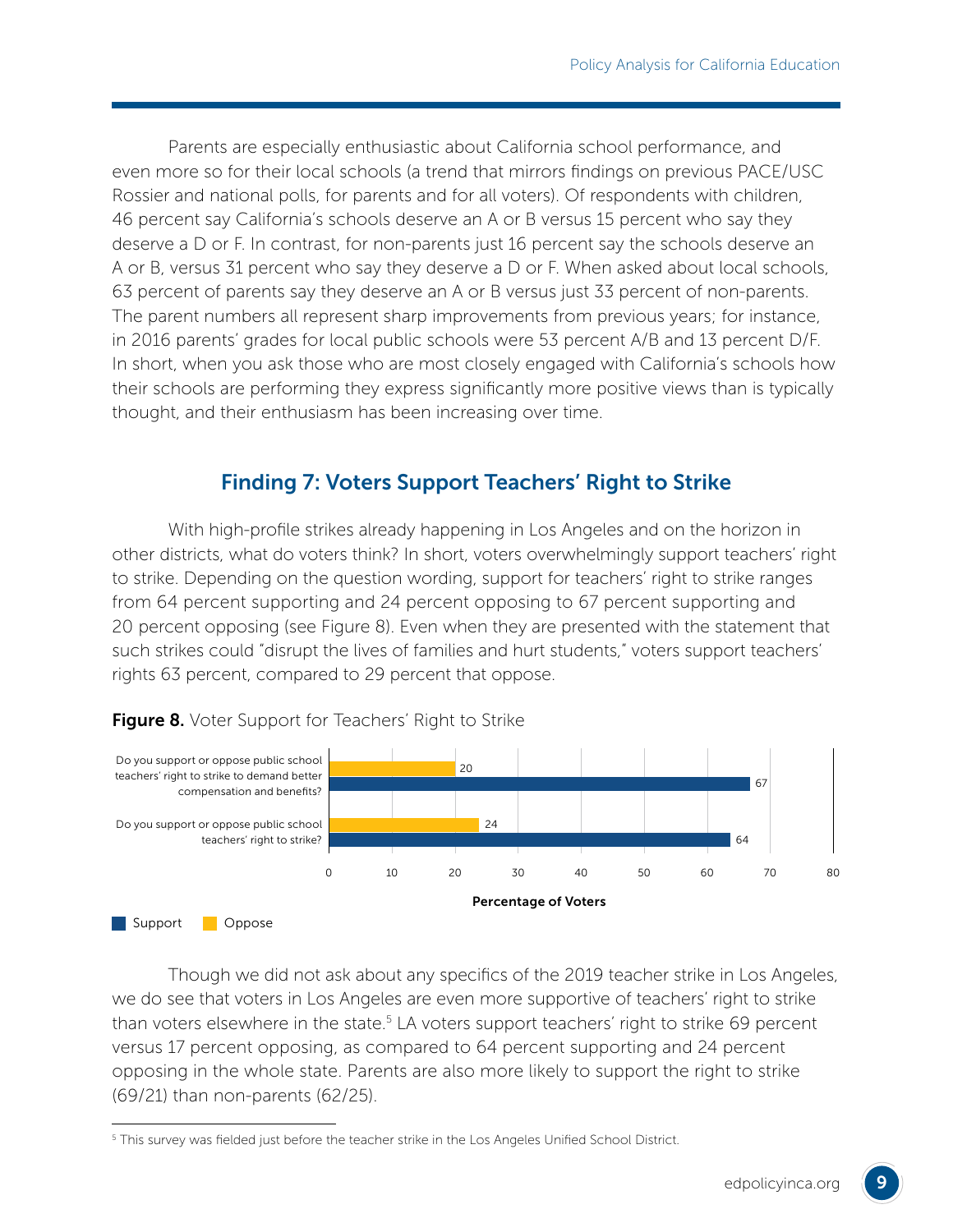

#### Finding 8: Voters Support Changes to Proposition 13

California Proposition 13 is widely recognized as having led to substantial reductions in California tax revenue and educational expenditures. Though some of those funds have been recouped due to Proposition 30, it appears increasingly likely that a Constitutional amendment introducing significant changes to Proposition 13 will be on the 2020 ballot. Under the proposal that voters will be asked to consider (the so-called "split-roll" proposal), property taxes for businesses would be re-assessed each year to reflect current property values instead of being based on the initial purchase price as they are now. Property taxes for homeowners would continue to be assessed on the purchase price. It has been estimated that this change could generate as much as \$11 billion in new revenue for state and local governments, including at least 40 percent dedicated to public schools. When presented with a description of this proposal, voters are supportive by a split of 55 percent to 33 percent.

Not surprisingly, there are some important political and regional differences on this question. Democrats favor the reform by a 69/21 split, while Republicans oppose it by a 42/51 split. Independents more narrowly support the proposal (49/38). Voters in Los Angeles, the Bay Area, Sacramento, and the Central Valley favor repeal, while voters in San Diego and Orange County oppose it narrowly (see Figure 9).



#### **Figure 9.** Support to Reform Proposition 13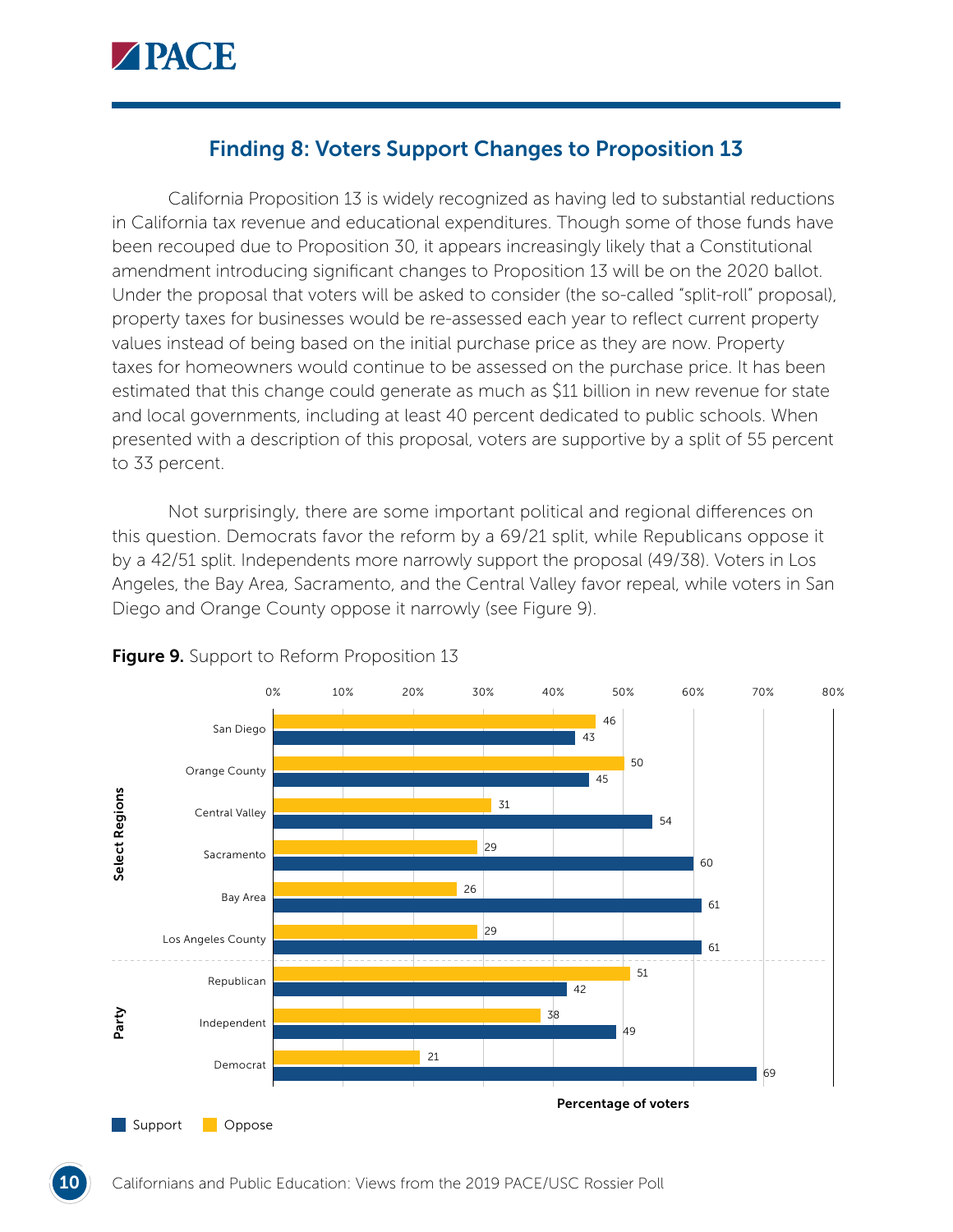## Finding 9: Voters Support Affirmative Action but Have Mixed Feelings About Current Court Cases

Proposition 209 bans affirmative action in California public universities, but a case in front of the U.S. Supreme Court could restrict its use even beyond California's current ban. California voters express ambivalence about affirmative action, though they appear to support certain kinds of admissions priorities. When directly asked about the Supreme Court case and whether Harvard University should be allowed to use race in admissions, 47–51 percent of respondents indicate neither race nor socioeconomic status should factor in Harvard's decisions, versus 37–41 percent who say that race or socioeconomic status should be a factor.

In contrast, when asked about universities in general and presented with a list of different groups that might get admissions preferences, Californians express much more support for these preferences. For instance, 72 percent of voters say children from lowincome families should have admissions preferences versus 22 percent who say they should not. Large majorities also support admissions preferences for students from rural/ underserved areas (71 percent support, 22 percent oppose) and underrepresented racial/ ethnic groups (64 percent support, 28 percent oppose). In contrast, voters are ambivalent about admissions preferences for children of alumni (46 percent support, 44 percent oppose) and elite athletes (44 percent support, 47 percent oppose), and they oppose admissions preferences for children of donors (36 percent support, 54 percent oppose). Overall, these results suggest mixed views about admissions preferences of various kinds, but they also suggest that several widely used admissions preferences (e.g., for alumni, athletes, and children of donors) are far less popular than those for students from various underserved populations (see Figure 10).



**Figure 10.** Support for Preferential College Admissions for Students in Different Groups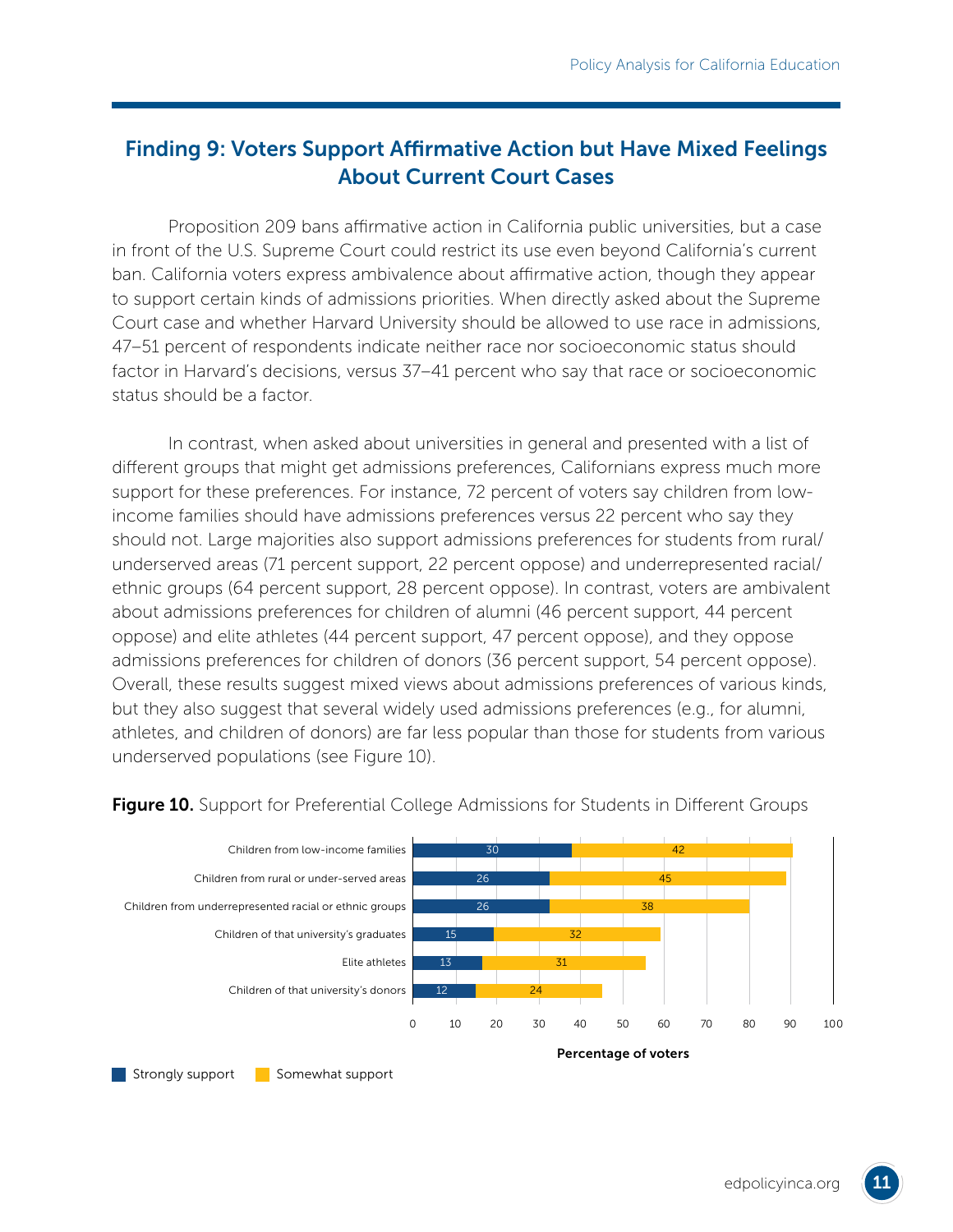

## **Conclusion**

The results of the 2019 PACE/USC Rossier Poll offer a trove of findings that can inform the Governor and Legislature moving forward. They suggest some cause for optimism about current reforms (LCFF/LCAP and the Dashboard), while highlighting concerns about participation in and awareness of these policies. They offer potentially optimistic views of voters', and especially parents', ratings of California schools, but they also highlight that many are still dissatisfied. They suggest that voters are more interested in improving K–12 and higher education (especially affordability) than they are in expanding early learning opportunities, which suggests that the Governor and Legislature may need to do a better job selling the importance of that investment. Finally, they highlight that voters are especially concerned about gun violence in schools, which represents a clarion call to public officials to take an aggressive tack on solving this problem. If California schools are going to continue to improve—and by a number of metrics they have improved significantly over the past several years—policymakers will need to continue to devise policies that will support improvement, rather than get in its way.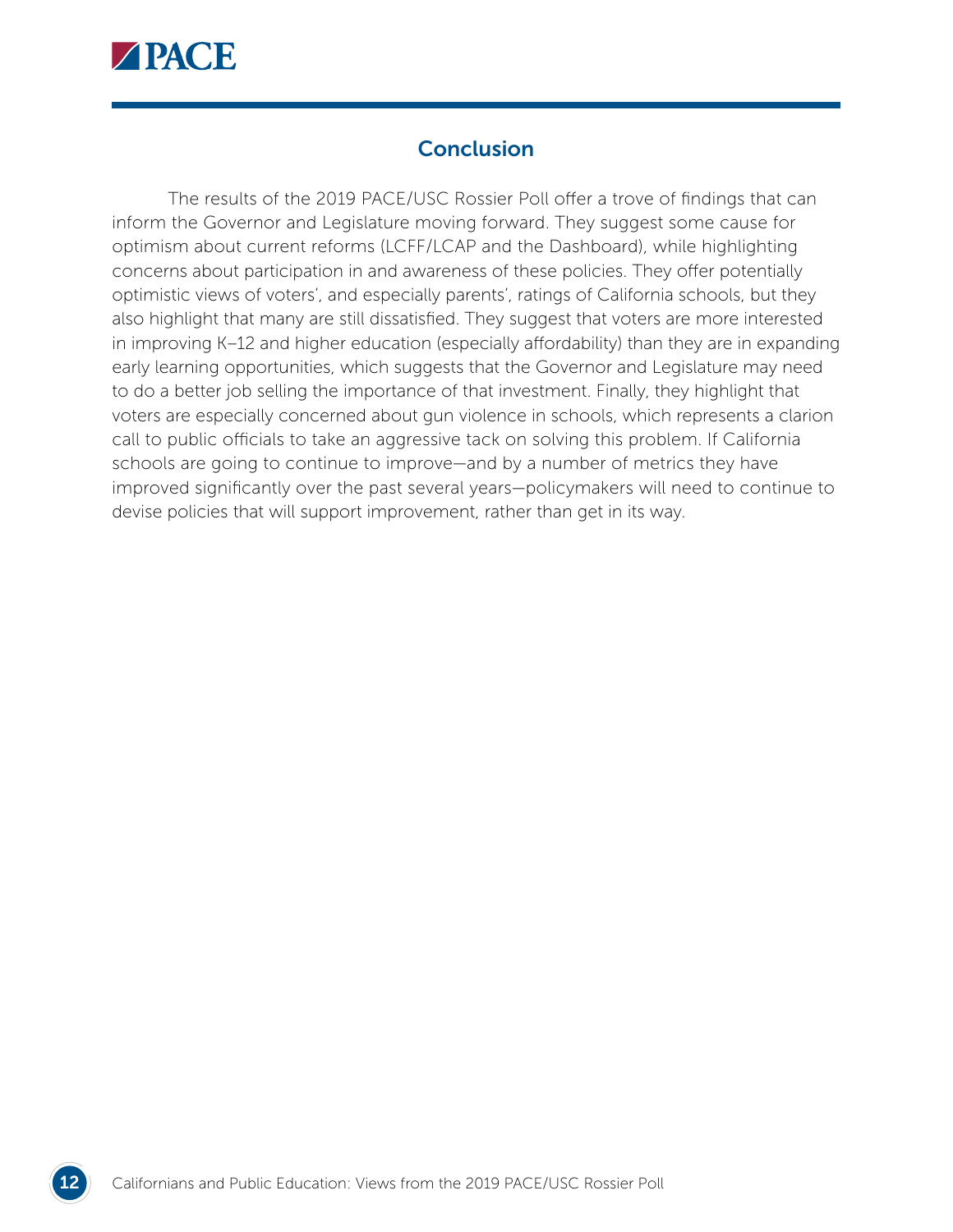## Appendix: Methodology for PACE/USC Rossier School of Education Survey

- Tulchin Research surveyed 2,000 registered California voters online.
- Voters used a variety of preferred internet-connected devices, including desktops, laptops, tablets and smartphones, to complete the survey. In the case of each device, the layout of question presentation was altered slightly to accommodate screen real estate.
- Tulchin Research controlled and weighted the data based on party, age, ethnicity, gender and geography to obtain percentages for these demographics that matched the population of registered California voters.
- The survey was completed in English.
- The survey was administered from January 3rd to 9th, 2019.
- Tulchin Research used an online panel provider to obtain our sample. Panelists were recruited from a reputable panel provider and invited to complete surveys typically by email notification in exchange for minimal monetary compensation (i.e., \$0.50-\$0.75), in the form of redeemable points. The panel provider ensures panelist identity and that IP addresses are legitimate from people wishing to become panelists. Also, panelists are screened for completing a large number of surveys and showing undesirable behavior such as inconsistent responding or "speeding" through surveys.
- The margin of error for the entire survey is estimated to be  $+/-$  2.19 percent at a 95th percent confidence interval.
- Some questions in the poll were administered to roughly equal halves of the samples, (i.e., split samples, which produce larger margins of error).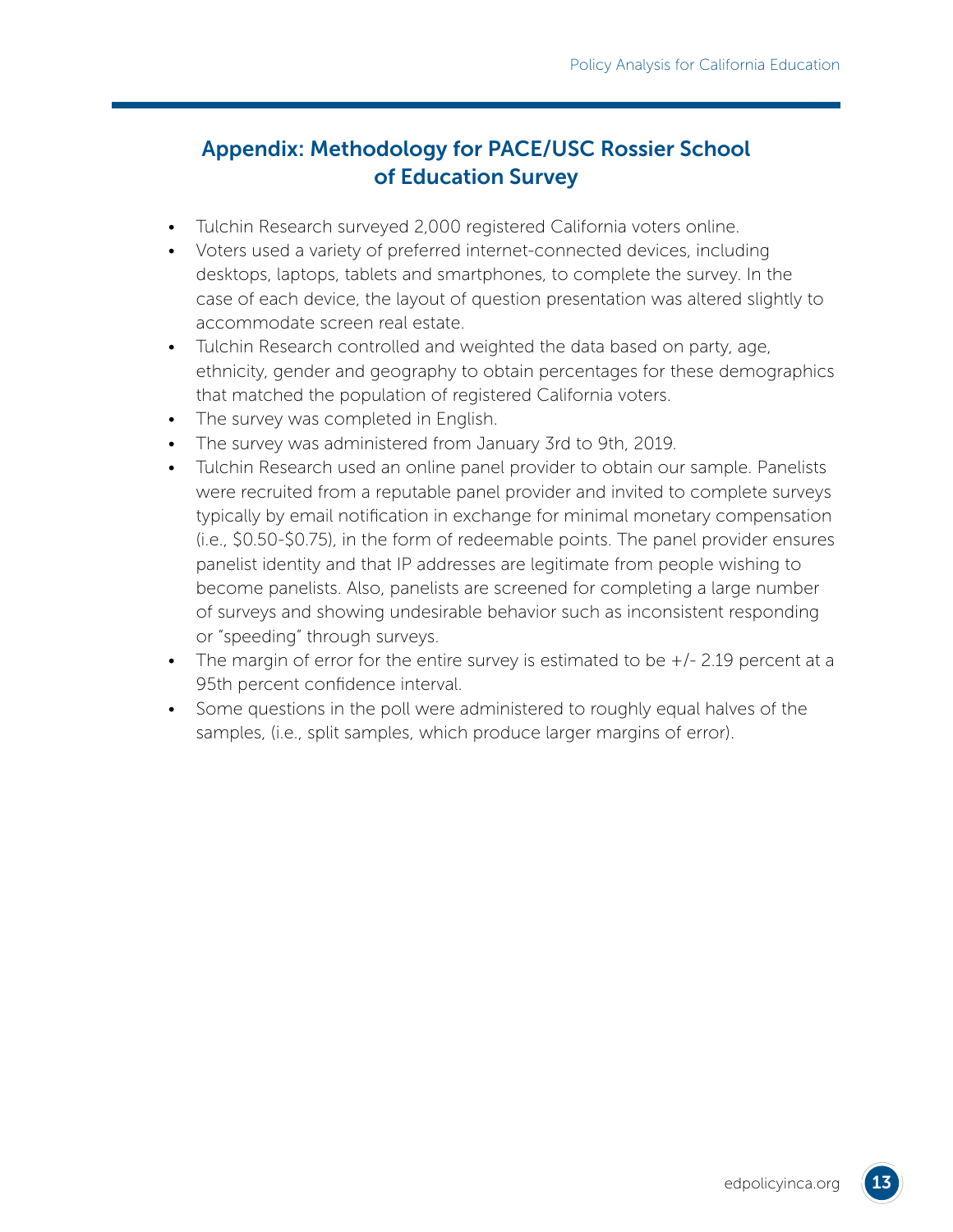

#### **References**

- Billy, V. M., & Smith, R. J. (2018, January 17). State must improve the California School Dashboard, not move the goalposts. *EdSource*. Retrieved from [http://edsource.](http://edsource.org/2018/state-must-improve-the-california-school-dashboard-not-move-the-goalposts/592650) [org/2018/state-must-improve-the-california-school-dashboard-not-move-the](http://edsource.org/2018/state-must-improve-the-california-school-dashboard-not-move-the-goalposts/592650)[goalposts/592650](http://edsource.org/2018/state-must-improve-the-california-school-dashboard-not-move-the-goalposts/592650)
- Klein, K. (2018, March 1). California's school dashboard is just confusing. Here's a better way to grade schools. T*he Sacramento Bee*. Retrieved from [www.sacbee.com/](http://www.sacbee.com/opinion/california-forum/article202515644.html) [opinion/california-forum/article202515644.html](http://www.sacbee.com/opinion/california-forum/article202515644.html)

## Author Biographies

**Morgan S. Polikoff** is an Associate Professor of Education at the Rossier School of Education at the University of Southern California. His areas of expertise include K–12 education policy, state and Common Core standards, curriculum and assessment policy, alignment, and the measurement of classroom instruction. Dr. Polikoff uses quantitative methods to study the design, implementation, and effects of standards, assessment, and accountability policies. Recent work has investigated teachers' instructional responses to content standards and critiqued the design of school and teacher accountability systems. Ongoing work focuses on the implementation of Common Core standards and the influence of curriculum materials and assessments on implementation. The 2017 AERA Early Career Award winner, he is a co-editor of Educational Evaluation and Policy Analysis and on the editorial boards for Educational Researcher and AERA Open. His research is currently supported by the Bill and Melinda Gates Foundation and the Institute of Education Sciences, among other sources. Polikoff received his doctorate from the University of Pennsylvania's Graduate School of Education in 2010 with a focus on Education Policy and his Bachelors in Mathematics and Secondary Education from the University of Illinois at Urbana-Champaign in 2006.

**Heather J. Hough** is the Executive Director of PACE. Prior to serving in this role, she led the partnership between PACE and the CORE Districts. Her recent work has focused on using research to strengthen state structures supporting continuous improvement and advance policies that support the whole child. Dr. Hough has worked in a variety of capacities to support policy and practice in education, including as an Improvement Advisor at the Carnegie Foundation for the Advancement of Teaching and a researcher at the Public Policy Institute of California, the Center for Education Policy Analysis at Stanford University, and the Center for Education Policy at SRI International. Dr. Hough holds a PhD in Education Policy and a BA in Public Policy from Stanford University.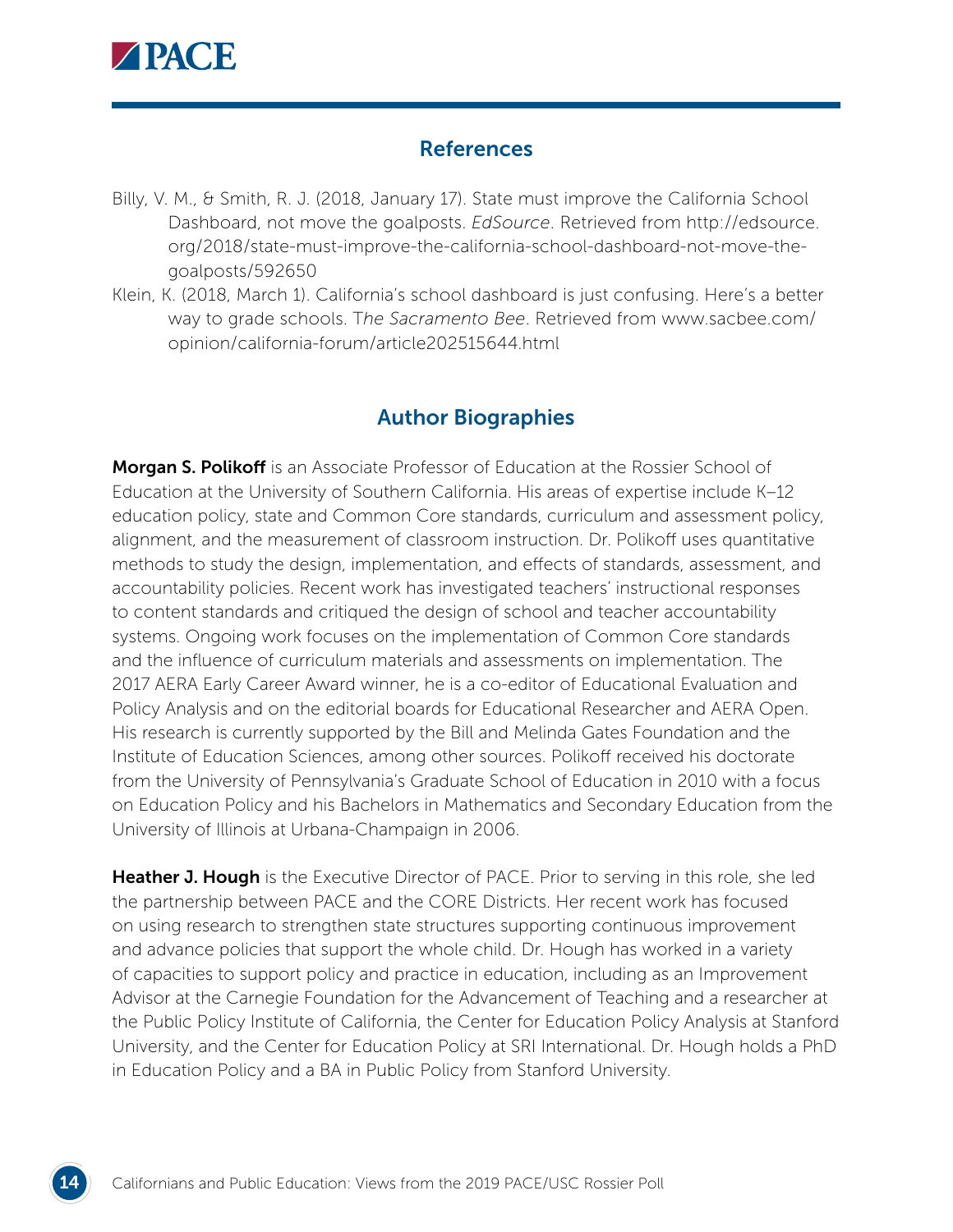**Julie A. Marsh**, PhD, is a Professor of Education Policy at the Rossier School of Education at the University of Southern California and faculty co-director of the USC Rossier Center on Education Policy, Equity and Governance. Marsh specializes in research on K–12 policy and governance, blending perspectives in education, sociology, and political science. Her work has focused on accountability and instructional policy, with particular attention to the process and politics of adoption and implementation, and the ways in which policies shape practice in urban settings. One cross-cutting focus of this work relates to how teachers and administrators use data to inform their practice. A second major strand of her research examines educational governance and efforts to decentralize and democratize decision-making. Marsh is a co-editor of Educational Evaluation and Policy Analysis. Prior to coming to USC in July 2010, she was at the RAND Corporation for eight years, where she last served as Senior Policy Researcher. She received a PhD in Education Administration and Policy Analysis from Stanford University, a Master's in Public Policy from the University of California at Berkeley, and BA in American Studies from Stanford University.

David Plank is a Senior Fellow at Policy Analysis for California Education (PACE). Previously, he was the Executive Director of PACE. Before joining PACE, David was Professor at Michigan State University, where he founded and directed the Education Policy Center. He was previously on the faculties at the University of Pittsburgh and at the University of Texas at Dallas, where he taught courses and conducted research in the areas of educational finance and policy. Plank is the author or editor of six books, including the AERA Handbook on Educational Policy Research. He has published widely in a number of different fields, including economics of education, history of education, and educational policy. His current interests include the role of the state in education, and the relationship between academic research and public policy. In addition to his work in the United States, Plank has extensive international experience. He has served as a consultant to international organizations including the World Bank, the United Nations Development Program, the Organization for Economic Cooperation and Development, the United States Agency for International Development, and the Ford Foundation, and also to governments in Africa and Latin America. He received his PhD from the University of Chicago in 1983.